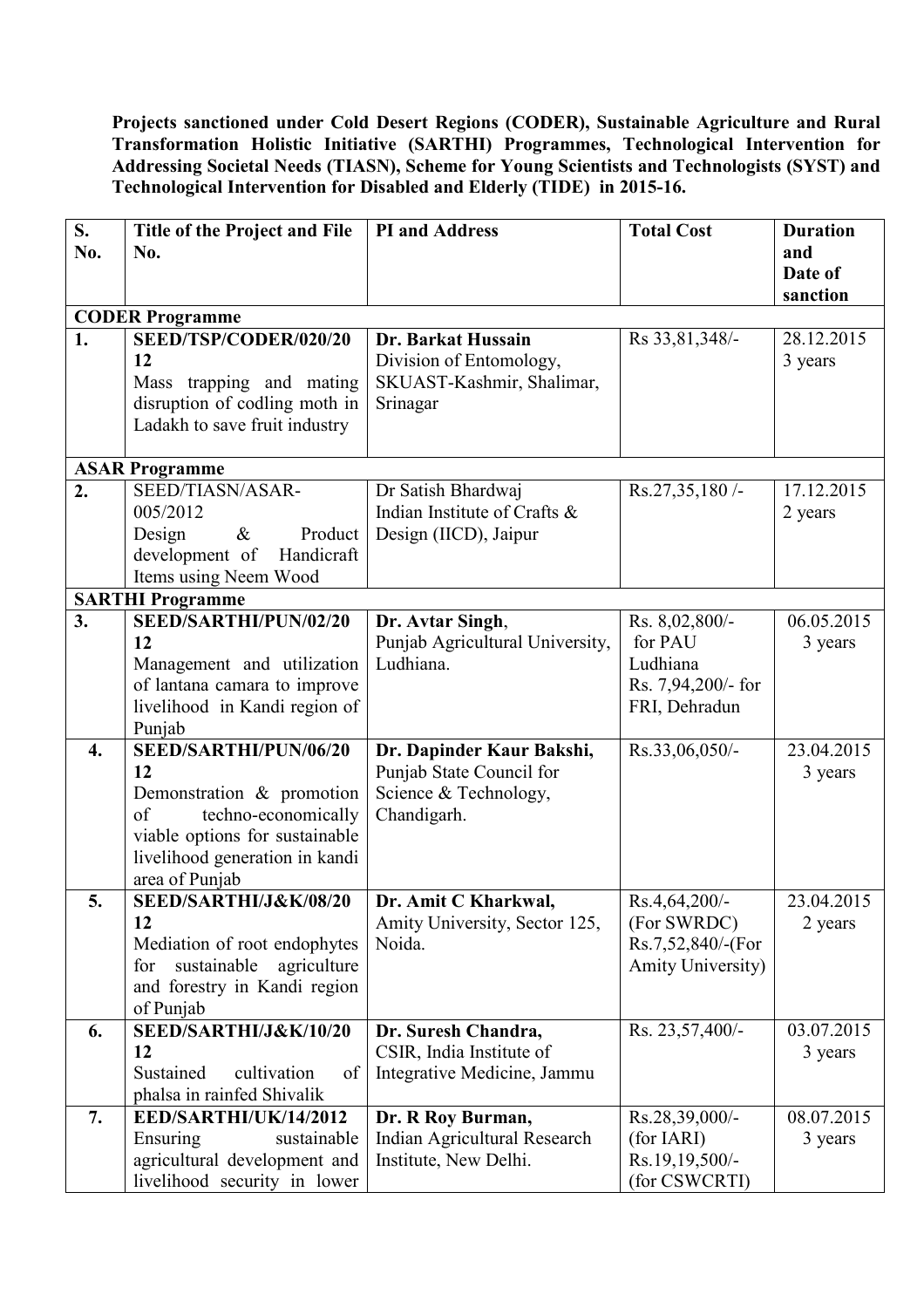|             | Shivalik in lower Shivalik<br>range of Uttarakhand                                                                                                                                                   |                                                                                                                                                                                             |                 |                         |
|-------------|------------------------------------------------------------------------------------------------------------------------------------------------------------------------------------------------------|---------------------------------------------------------------------------------------------------------------------------------------------------------------------------------------------|-----------------|-------------------------|
| 8.          | SEED/SARTHI/HP/19/2012<br>Strategically<br>enhancing<br>livelihood opportunities to the<br>very small and marginal<br>farmers through small animal<br>husbandry, emphasizing latest<br>animal health | Dr. Umesh Dimri,<br>Indian Veterinary Research<br>Institute, Bareilly.                                                                                                                      | Rs.42,46,000/-  | 03.07.2015<br>3 years   |
| 9.          | SEED/SARTHI/UK/20/2012<br>Rural Enterprise Technology<br>Package for Value Added<br>Products of Aonla, Ginger<br>and Garlic                                                                          | Dr. Rajeev Choudhary,<br>Society for Economic and<br>Social Studies, New Delhi.                                                                                                             | Rs. 32,51,500/- | 09.07.2015<br>3 years   |
| <b>SYST</b> |                                                                                                                                                                                                      |                                                                                                                                                                                             |                 |                         |
| 10.         | SP/YO/001/2015<br>novel<br>energy<br>saving<br>A<br>method for air-conditioning<br>systems using phase change<br>materials in cold storage                                                           | Dr. Shanmuga Sundaram<br>Anandan<br>Sree Sastha Institute of<br><b>Engineering and Technology</b><br>Chennai-Bengaluru Highway,<br>Sree Sastha<br>Nagar, Chembarambakam, Chen<br>nai-600123 | Rs. 17,87,511/- | 15.07.2015<br>2 years   |
| 11.         | SP/YO/002/2015<br>Design Development<br>and<br>Testing of Low Cost Post<br>Harvest<br>Equipments<br>for<br>Aonla and Jackfruit                                                                       | Dr. Rama Chandra Pradhan<br>Department of Food Process<br>Engineering, National Institute<br>of Technology, Rourkela-<br>769008                                                             | Rs.10,92,140/-  | 29.06.2015<br>2 years   |
| 12.         | SP/YO/003/2015<br>Textile reinforced<br>concrete<br>median<br>barrier<br>cost-<br>as<br>effective<br>life<br>saving<br>technology                                                                    | Dr. Smitha Gopinath<br><b>CSIR-Structural Engineering</b><br>Research Centre, CSIR Road,<br>Taramani (P.O.) Chennai-<br>600113                                                              | Rs. 21,97,200/- | 16.06.2015<br>2 years   |
| 13.         | SP/YO/004/2015<br>Design and Development of<br>Manually<br>Operated<br>Equipments<br>for<br>Bamboo<br><b>Stripes Manufacturing</b>                                                                   | Dr Sachin D. Kore<br>Mechanical Engineering<br>Department, Indian Institute of<br>Technology, Guwahati,<br>Assam-781039                                                                     | Rs. 12,10,750/- | 17.06.2015<br>1.5 years |
| 14.         | SP/YO/005/2015<br>Automatic sorting of male<br>and female silkworm cocoons<br>for egg production                                                                                                     | Dr. Alex Noel Joseph Raj<br><b>School of Electronics</b><br>Engineering, VIT University,<br>Vellore-632014, Tamil Nadu                                                                      | Rs 9,44,760/-   | 17.06.2015<br>1.5 years |
| 15.         | SP/YO/006/2015<br>Development of a Human<br>Vehicle<br>Powered<br>for<br>Sustainable Rural and Urban<br>Transportation                                                                               | Dr. S Denis Ashok<br>Vellore Institute of Technology<br>University, Vellore-632014,<br>Tamil Nadu                                                                                           | Rs. 9,43,098/-  | 23.07.2015<br>1.5 years |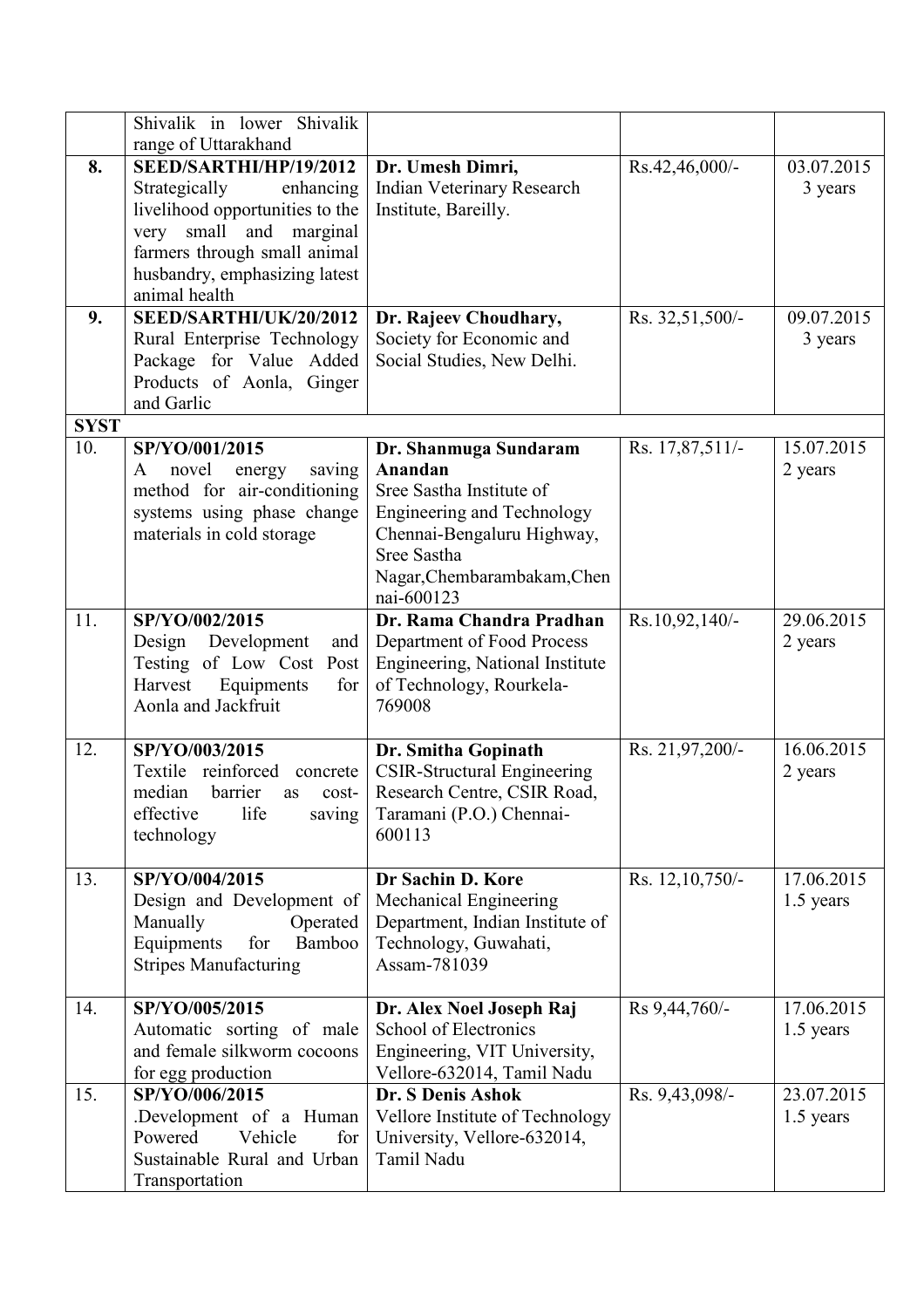| 16. | SP/YO/007/2015<br>Development of Interactive<br>hydraulic activated device for<br>chronic past stroke therapy                                                                                                                                                    | Dr. L. Ashok Kumar<br>Electrical & Electronics<br>Engineering<br>PSG College of Technology,                                                                                                         | Rs.19,19,000/-    | 26.10.2015<br>2 years                         |
|-----|------------------------------------------------------------------------------------------------------------------------------------------------------------------------------------------------------------------------------------------------------------------|-----------------------------------------------------------------------------------------------------------------------------------------------------------------------------------------------------|-------------------|-----------------------------------------------|
|     |                                                                                                                                                                                                                                                                  | Coimbatore-                                                                                                                                                                                         |                   |                                               |
| 17. | SP/YO/008/2015<br>Development of Net Shape<br>Alumina Dental Brackets by<br>Ceramic Injection Moulding<br>(CIM)                                                                                                                                                  | Dr. Prosenjit Das<br><b>CSIR-Central Mechanical</b><br>Engineering Research Institute,<br>M.G. Avenue, Durgapur-<br>713209, West Bengal                                                             | Rs. 30,84,950/-   | 24.07.2015<br>2.5 years<br>Rs.<br>30,84,950/- |
| 18. | SP/YO/009/2015<br>Development of Novel Eco-<br>friendly<br>approach<br>by<br>different<br>combining<br>two<br>methods for effective control<br>of vector mosquito population<br>in severe dengue affected<br>Tamil Nadu<br>of<br>areas<br>laboratory scale essay | Dr. A. Koodalingam<br>Department of Biotechnology<br>Sri Sankara Arts & Science<br>College Enathur,<br>Kanchipuram, Tamil Nadu                                                                      | $Rs.19,16,110/$ - | 16.09.2015<br>3years                          |
| 19. | SP/YO/010/2015<br>Development and evaluation<br>of dry powder inhaler for the<br>chronic tuberculosis                                                                                                                                                            | Dr. Vaishali T. Thakkar<br><b>Anand Pharmacy College</b><br>Opp. Town Hall, Anand-<br>3888001, Gujarat                                                                                              | Rs.20,34,992/-    | 20.11.2015<br>3 years                         |
| 20. | SP/YO/011/2015<br>Development of Botanical<br>Novel<br>Formulation<br>Based<br>Larvicidal<br>Mosquito<br>with<br><b>Action for Indian Population</b>                                                                                                             | Dr. Paul Atish Tulshiram<br>Birla Institute of Technology<br>And Science Pilani-333031,<br>Rajasthan                                                                                                | Rs 12,19,000/-    | 18.08.2015<br>2 years                         |
| 21. | SP/YO/012/2015<br>Isolation, Screening<br>,Mass<br>production and promotion<br>Entomopathogenic<br>fungi<br>among the vegetable growers<br>of Belgaum district                                                                                                   | Dr. Ramanagouda Hadlageri<br>University of Horticulture<br>Sciences Bagalkot, Kittur Rani<br>Channamma College of<br>Horticulture, Arabhavi-<br>591218, Gokak taluk, Belgaum<br>District, Karnataka | Rs. 25,97,140/-   | 16.09.2015<br>3 years                         |
| 22. | SP/YO/013/2015<br>Field evaluation of wettable<br>powder formulation of<br>an<br>indigenous<br>strain<br>of<br>Beauveriabassiana (Bals.)<br>V<br>uill.<br>Against<br>cnaphalocrocismedinalis<br>(Guenee)<br>and<br>Nymphuladepunctalis<br>(Guenee)               | Dr. Purnima Das<br>Assam Agricultural University,<br>Jorhat-13, Assam                                                                                                                               | Rs 17,50,150/-    | 20.08.2015<br>3 years                         |
| 23. | SP/YO/014/2015<br>Evaluation<br>acaricidal<br>of                                                                                                                                                                                                                 | Dr. Somnath Roy<br>Tocklai Tea Research Institute,                                                                                                                                                  | Rs. 27,53,750/-   | 16.06.2015<br>3 years                         |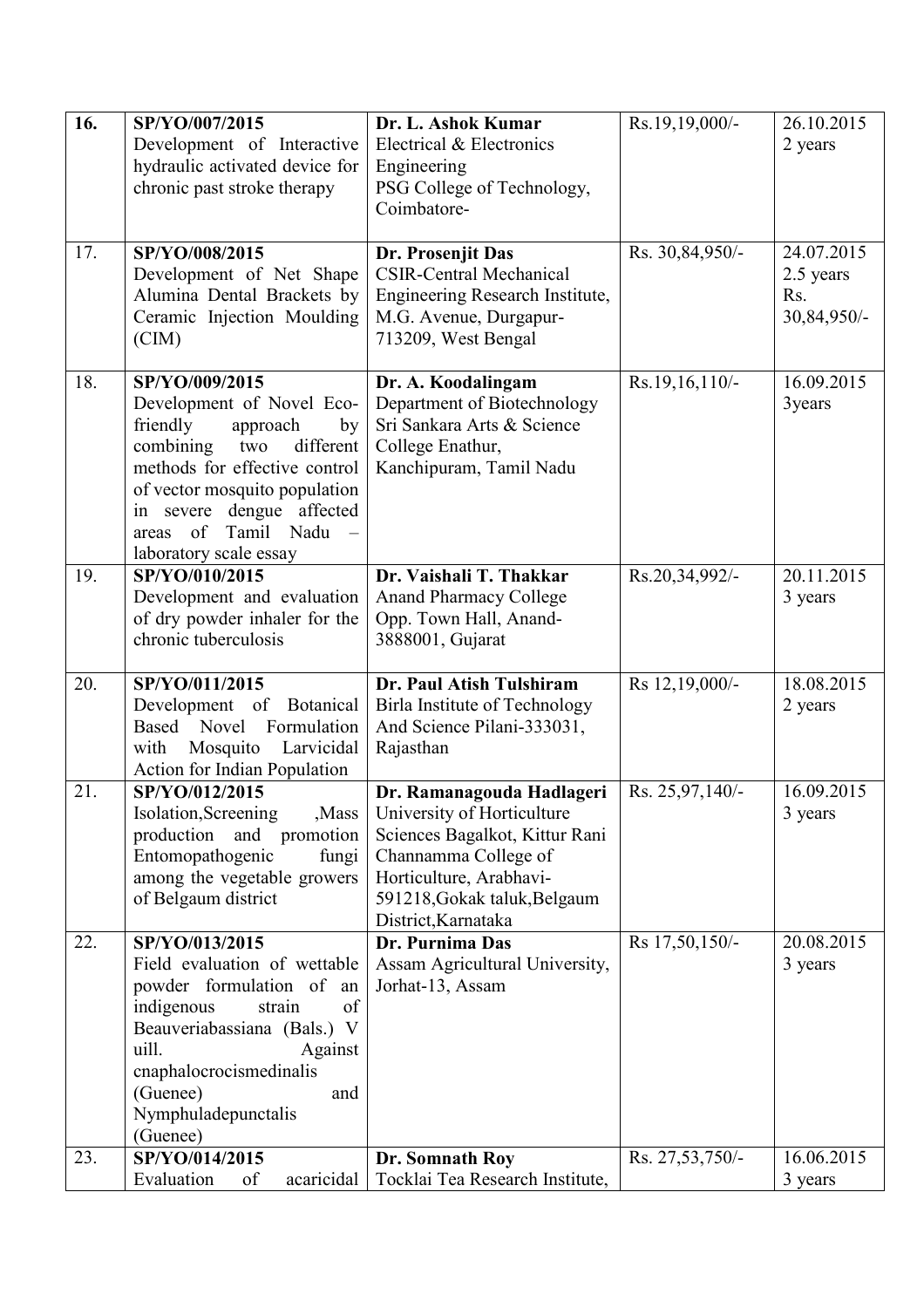| Oligonychuscoffeae<br>Cinnamara,<br>and<br>developing<br>Jorhat-13, Assam<br>integrated<br>resistance<br>management<br>strategy for the pest of tea in<br>Assam.<br>24.<br>SP/YO/015/2015<br>Rs.24,31,200/-<br>17.12.2015<br>Dr. Kaveriamma M.M<br>Orchid Cultivation for socio-<br>College of Forestry, University<br>3 years<br>Economic development in the<br>of Agriculture Sciences Sub-<br>tropical hills of India<br>Campus Ponnampet,<br>S.Kodagu, Karnataka-571213<br>SP/YO/016/2015<br>Dr. Rashmi<br>25.<br>Rs 15,21,620/-<br>16.06.2015<br>Forest Research Institute,<br>trials<br>of developed<br>Field<br>3 years<br>plants based Biopesticide for<br>Dehradun, Uttarakhand<br>of<br>management<br>major<br>defoliator<br>of<br>poplar<br>in<br>Northern<br>region<br>and<br>of<br>conduction<br>awareness<br>programmes for farmers<br>26.<br>SP/YO/017/2015<br>Rs 14,16,800/-<br>24.07.2015<br><b>Dr. Hemant Sood</b><br>Jaypee University of<br>Socio Economic upliftment of<br>3 years<br>farmers<br>Information Technology,<br>high<br>altitude<br>of<br>Himachal Pradesh through<br>Waknaghat, Solan, HP-173215<br>transfer of micropropogation<br>technologies for high value<br>medicinal herbs<br>SP/YO/018/2015<br>15.06.2015<br>27.<br>Dr. Temsulemba Walling<br>Rs. 24,47,508/-<br>impact<br>Department of Geology<br>Socio-environmental<br>2 years<br>and future implications of<br>Nagaland University, Kohima<br>illegal coal mining in the<br>Campus, Meriema, Kohima-<br>foothill people of Nagaland<br>797001, Nagaland<br>28.<br>SP/YO/019/2015<br>30.09.2015<br>Dr. NimishaTripathi<br>Rs.13,55,200/-<br>Municipal<br>solid<br>Shree LaljiPrashikshan Kendra<br>2 years<br>waste<br>carbonation and utilization :A<br>Dhanbad-826015, Jharkhand<br>cleaner Approach for energy<br>conservation<br>carbon<br>and<br>dioxide sequestration<br>Rs.20,19,150/-<br>21.09.2015<br>29.<br>SP/YO/021/2015<br>Dr. Kavita Kandpal<br>Establishment<br>Mother<br>Department of Horticulture<br>of<br>2 years<br>, MARS College of Agricultural<br>elite<br>plant<br>for<br>nurseries<br>Sciences, Raichur-584104<br>quality planting material of<br>fruit crops in Hyderabad-<br>Karnataka Region<br>30.<br>SP/YO/023/2015<br>Rs.15,07,000/-<br>20.10.2015<br>Mrs. Sayi Veena P.P<br>Introduction<br>Malabar Social Sevice Society<br>3 years<br>and<br>Popularization of Technology<br>Kannur(MASSS)<br>suitable for Rejuvination of<br>Aged Coffee plants<br>for<br>enhancing the growth and<br>yield from coffee cultivation | susceptibility | of   Tea Research Association, |  |
|--------------------------------------------------------------------------------------------------------------------------------------------------------------------------------------------------------------------------------------------------------------------------------------------------------------------------------------------------------------------------------------------------------------------------------------------------------------------------------------------------------------------------------------------------------------------------------------------------------------------------------------------------------------------------------------------------------------------------------------------------------------------------------------------------------------------------------------------------------------------------------------------------------------------------------------------------------------------------------------------------------------------------------------------------------------------------------------------------------------------------------------------------------------------------------------------------------------------------------------------------------------------------------------------------------------------------------------------------------------------------------------------------------------------------------------------------------------------------------------------------------------------------------------------------------------------------------------------------------------------------------------------------------------------------------------------------------------------------------------------------------------------------------------------------------------------------------------------------------------------------------------------------------------------------------------------------------------------------------------------------------------------------------------------------------------------------------------------------------------------------------------------------------------------------------------------------------------------------------------------------------------------------------------------------------------------------------------------------------------------------------------------------------------------------------------------------------------------------------------------------------------------------------------------------------|----------------|--------------------------------|--|
|                                                                                                                                                                                                                                                                                                                                                                                                                                                                                                                                                                                                                                                                                                                                                                                                                                                                                                                                                                                                                                                                                                                                                                                                                                                                                                                                                                                                                                                                                                                                                                                                                                                                                                                                                                                                                                                                                                                                                                                                                                                                                                                                                                                                                                                                                                                                                                                                                                                                                                                                                        |                |                                |  |
|                                                                                                                                                                                                                                                                                                                                                                                                                                                                                                                                                                                                                                                                                                                                                                                                                                                                                                                                                                                                                                                                                                                                                                                                                                                                                                                                                                                                                                                                                                                                                                                                                                                                                                                                                                                                                                                                                                                                                                                                                                                                                                                                                                                                                                                                                                                                                                                                                                                                                                                                                        |                |                                |  |
|                                                                                                                                                                                                                                                                                                                                                                                                                                                                                                                                                                                                                                                                                                                                                                                                                                                                                                                                                                                                                                                                                                                                                                                                                                                                                                                                                                                                                                                                                                                                                                                                                                                                                                                                                                                                                                                                                                                                                                                                                                                                                                                                                                                                                                                                                                                                                                                                                                                                                                                                                        |                |                                |  |
|                                                                                                                                                                                                                                                                                                                                                                                                                                                                                                                                                                                                                                                                                                                                                                                                                                                                                                                                                                                                                                                                                                                                                                                                                                                                                                                                                                                                                                                                                                                                                                                                                                                                                                                                                                                                                                                                                                                                                                                                                                                                                                                                                                                                                                                                                                                                                                                                                                                                                                                                                        |                |                                |  |
|                                                                                                                                                                                                                                                                                                                                                                                                                                                                                                                                                                                                                                                                                                                                                                                                                                                                                                                                                                                                                                                                                                                                                                                                                                                                                                                                                                                                                                                                                                                                                                                                                                                                                                                                                                                                                                                                                                                                                                                                                                                                                                                                                                                                                                                                                                                                                                                                                                                                                                                                                        |                |                                |  |
|                                                                                                                                                                                                                                                                                                                                                                                                                                                                                                                                                                                                                                                                                                                                                                                                                                                                                                                                                                                                                                                                                                                                                                                                                                                                                                                                                                                                                                                                                                                                                                                                                                                                                                                                                                                                                                                                                                                                                                                                                                                                                                                                                                                                                                                                                                                                                                                                                                                                                                                                                        |                |                                |  |
|                                                                                                                                                                                                                                                                                                                                                                                                                                                                                                                                                                                                                                                                                                                                                                                                                                                                                                                                                                                                                                                                                                                                                                                                                                                                                                                                                                                                                                                                                                                                                                                                                                                                                                                                                                                                                                                                                                                                                                                                                                                                                                                                                                                                                                                                                                                                                                                                                                                                                                                                                        |                |                                |  |
|                                                                                                                                                                                                                                                                                                                                                                                                                                                                                                                                                                                                                                                                                                                                                                                                                                                                                                                                                                                                                                                                                                                                                                                                                                                                                                                                                                                                                                                                                                                                                                                                                                                                                                                                                                                                                                                                                                                                                                                                                                                                                                                                                                                                                                                                                                                                                                                                                                                                                                                                                        |                |                                |  |
|                                                                                                                                                                                                                                                                                                                                                                                                                                                                                                                                                                                                                                                                                                                                                                                                                                                                                                                                                                                                                                                                                                                                                                                                                                                                                                                                                                                                                                                                                                                                                                                                                                                                                                                                                                                                                                                                                                                                                                                                                                                                                                                                                                                                                                                                                                                                                                                                                                                                                                                                                        |                |                                |  |
|                                                                                                                                                                                                                                                                                                                                                                                                                                                                                                                                                                                                                                                                                                                                                                                                                                                                                                                                                                                                                                                                                                                                                                                                                                                                                                                                                                                                                                                                                                                                                                                                                                                                                                                                                                                                                                                                                                                                                                                                                                                                                                                                                                                                                                                                                                                                                                                                                                                                                                                                                        |                |                                |  |
|                                                                                                                                                                                                                                                                                                                                                                                                                                                                                                                                                                                                                                                                                                                                                                                                                                                                                                                                                                                                                                                                                                                                                                                                                                                                                                                                                                                                                                                                                                                                                                                                                                                                                                                                                                                                                                                                                                                                                                                                                                                                                                                                                                                                                                                                                                                                                                                                                                                                                                                                                        |                |                                |  |
|                                                                                                                                                                                                                                                                                                                                                                                                                                                                                                                                                                                                                                                                                                                                                                                                                                                                                                                                                                                                                                                                                                                                                                                                                                                                                                                                                                                                                                                                                                                                                                                                                                                                                                                                                                                                                                                                                                                                                                                                                                                                                                                                                                                                                                                                                                                                                                                                                                                                                                                                                        |                |                                |  |
|                                                                                                                                                                                                                                                                                                                                                                                                                                                                                                                                                                                                                                                                                                                                                                                                                                                                                                                                                                                                                                                                                                                                                                                                                                                                                                                                                                                                                                                                                                                                                                                                                                                                                                                                                                                                                                                                                                                                                                                                                                                                                                                                                                                                                                                                                                                                                                                                                                                                                                                                                        |                |                                |  |
|                                                                                                                                                                                                                                                                                                                                                                                                                                                                                                                                                                                                                                                                                                                                                                                                                                                                                                                                                                                                                                                                                                                                                                                                                                                                                                                                                                                                                                                                                                                                                                                                                                                                                                                                                                                                                                                                                                                                                                                                                                                                                                                                                                                                                                                                                                                                                                                                                                                                                                                                                        |                |                                |  |
|                                                                                                                                                                                                                                                                                                                                                                                                                                                                                                                                                                                                                                                                                                                                                                                                                                                                                                                                                                                                                                                                                                                                                                                                                                                                                                                                                                                                                                                                                                                                                                                                                                                                                                                                                                                                                                                                                                                                                                                                                                                                                                                                                                                                                                                                                                                                                                                                                                                                                                                                                        |                |                                |  |
|                                                                                                                                                                                                                                                                                                                                                                                                                                                                                                                                                                                                                                                                                                                                                                                                                                                                                                                                                                                                                                                                                                                                                                                                                                                                                                                                                                                                                                                                                                                                                                                                                                                                                                                                                                                                                                                                                                                                                                                                                                                                                                                                                                                                                                                                                                                                                                                                                                                                                                                                                        |                |                                |  |
|                                                                                                                                                                                                                                                                                                                                                                                                                                                                                                                                                                                                                                                                                                                                                                                                                                                                                                                                                                                                                                                                                                                                                                                                                                                                                                                                                                                                                                                                                                                                                                                                                                                                                                                                                                                                                                                                                                                                                                                                                                                                                                                                                                                                                                                                                                                                                                                                                                                                                                                                                        |                |                                |  |
|                                                                                                                                                                                                                                                                                                                                                                                                                                                                                                                                                                                                                                                                                                                                                                                                                                                                                                                                                                                                                                                                                                                                                                                                                                                                                                                                                                                                                                                                                                                                                                                                                                                                                                                                                                                                                                                                                                                                                                                                                                                                                                                                                                                                                                                                                                                                                                                                                                                                                                                                                        |                |                                |  |
|                                                                                                                                                                                                                                                                                                                                                                                                                                                                                                                                                                                                                                                                                                                                                                                                                                                                                                                                                                                                                                                                                                                                                                                                                                                                                                                                                                                                                                                                                                                                                                                                                                                                                                                                                                                                                                                                                                                                                                                                                                                                                                                                                                                                                                                                                                                                                                                                                                                                                                                                                        |                |                                |  |
|                                                                                                                                                                                                                                                                                                                                                                                                                                                                                                                                                                                                                                                                                                                                                                                                                                                                                                                                                                                                                                                                                                                                                                                                                                                                                                                                                                                                                                                                                                                                                                                                                                                                                                                                                                                                                                                                                                                                                                                                                                                                                                                                                                                                                                                                                                                                                                                                                                                                                                                                                        |                |                                |  |
|                                                                                                                                                                                                                                                                                                                                                                                                                                                                                                                                                                                                                                                                                                                                                                                                                                                                                                                                                                                                                                                                                                                                                                                                                                                                                                                                                                                                                                                                                                                                                                                                                                                                                                                                                                                                                                                                                                                                                                                                                                                                                                                                                                                                                                                                                                                                                                                                                                                                                                                                                        |                |                                |  |
|                                                                                                                                                                                                                                                                                                                                                                                                                                                                                                                                                                                                                                                                                                                                                                                                                                                                                                                                                                                                                                                                                                                                                                                                                                                                                                                                                                                                                                                                                                                                                                                                                                                                                                                                                                                                                                                                                                                                                                                                                                                                                                                                                                                                                                                                                                                                                                                                                                                                                                                                                        |                |                                |  |
|                                                                                                                                                                                                                                                                                                                                                                                                                                                                                                                                                                                                                                                                                                                                                                                                                                                                                                                                                                                                                                                                                                                                                                                                                                                                                                                                                                                                                                                                                                                                                                                                                                                                                                                                                                                                                                                                                                                                                                                                                                                                                                                                                                                                                                                                                                                                                                                                                                                                                                                                                        |                |                                |  |
|                                                                                                                                                                                                                                                                                                                                                                                                                                                                                                                                                                                                                                                                                                                                                                                                                                                                                                                                                                                                                                                                                                                                                                                                                                                                                                                                                                                                                                                                                                                                                                                                                                                                                                                                                                                                                                                                                                                                                                                                                                                                                                                                                                                                                                                                                                                                                                                                                                                                                                                                                        |                |                                |  |
|                                                                                                                                                                                                                                                                                                                                                                                                                                                                                                                                                                                                                                                                                                                                                                                                                                                                                                                                                                                                                                                                                                                                                                                                                                                                                                                                                                                                                                                                                                                                                                                                                                                                                                                                                                                                                                                                                                                                                                                                                                                                                                                                                                                                                                                                                                                                                                                                                                                                                                                                                        |                |                                |  |
|                                                                                                                                                                                                                                                                                                                                                                                                                                                                                                                                                                                                                                                                                                                                                                                                                                                                                                                                                                                                                                                                                                                                                                                                                                                                                                                                                                                                                                                                                                                                                                                                                                                                                                                                                                                                                                                                                                                                                                                                                                                                                                                                                                                                                                                                                                                                                                                                                                                                                                                                                        |                |                                |  |
|                                                                                                                                                                                                                                                                                                                                                                                                                                                                                                                                                                                                                                                                                                                                                                                                                                                                                                                                                                                                                                                                                                                                                                                                                                                                                                                                                                                                                                                                                                                                                                                                                                                                                                                                                                                                                                                                                                                                                                                                                                                                                                                                                                                                                                                                                                                                                                                                                                                                                                                                                        |                |                                |  |
|                                                                                                                                                                                                                                                                                                                                                                                                                                                                                                                                                                                                                                                                                                                                                                                                                                                                                                                                                                                                                                                                                                                                                                                                                                                                                                                                                                                                                                                                                                                                                                                                                                                                                                                                                                                                                                                                                                                                                                                                                                                                                                                                                                                                                                                                                                                                                                                                                                                                                                                                                        |                |                                |  |
|                                                                                                                                                                                                                                                                                                                                                                                                                                                                                                                                                                                                                                                                                                                                                                                                                                                                                                                                                                                                                                                                                                                                                                                                                                                                                                                                                                                                                                                                                                                                                                                                                                                                                                                                                                                                                                                                                                                                                                                                                                                                                                                                                                                                                                                                                                                                                                                                                                                                                                                                                        |                |                                |  |
|                                                                                                                                                                                                                                                                                                                                                                                                                                                                                                                                                                                                                                                                                                                                                                                                                                                                                                                                                                                                                                                                                                                                                                                                                                                                                                                                                                                                                                                                                                                                                                                                                                                                                                                                                                                                                                                                                                                                                                                                                                                                                                                                                                                                                                                                                                                                                                                                                                                                                                                                                        |                |                                |  |
|                                                                                                                                                                                                                                                                                                                                                                                                                                                                                                                                                                                                                                                                                                                                                                                                                                                                                                                                                                                                                                                                                                                                                                                                                                                                                                                                                                                                                                                                                                                                                                                                                                                                                                                                                                                                                                                                                                                                                                                                                                                                                                                                                                                                                                                                                                                                                                                                                                                                                                                                                        |                |                                |  |
|                                                                                                                                                                                                                                                                                                                                                                                                                                                                                                                                                                                                                                                                                                                                                                                                                                                                                                                                                                                                                                                                                                                                                                                                                                                                                                                                                                                                                                                                                                                                                                                                                                                                                                                                                                                                                                                                                                                                                                                                                                                                                                                                                                                                                                                                                                                                                                                                                                                                                                                                                        |                |                                |  |
|                                                                                                                                                                                                                                                                                                                                                                                                                                                                                                                                                                                                                                                                                                                                                                                                                                                                                                                                                                                                                                                                                                                                                                                                                                                                                                                                                                                                                                                                                                                                                                                                                                                                                                                                                                                                                                                                                                                                                                                                                                                                                                                                                                                                                                                                                                                                                                                                                                                                                                                                                        |                |                                |  |
|                                                                                                                                                                                                                                                                                                                                                                                                                                                                                                                                                                                                                                                                                                                                                                                                                                                                                                                                                                                                                                                                                                                                                                                                                                                                                                                                                                                                                                                                                                                                                                                                                                                                                                                                                                                                                                                                                                                                                                                                                                                                                                                                                                                                                                                                                                                                                                                                                                                                                                                                                        |                |                                |  |
|                                                                                                                                                                                                                                                                                                                                                                                                                                                                                                                                                                                                                                                                                                                                                                                                                                                                                                                                                                                                                                                                                                                                                                                                                                                                                                                                                                                                                                                                                                                                                                                                                                                                                                                                                                                                                                                                                                                                                                                                                                                                                                                                                                                                                                                                                                                                                                                                                                                                                                                                                        |                |                                |  |
|                                                                                                                                                                                                                                                                                                                                                                                                                                                                                                                                                                                                                                                                                                                                                                                                                                                                                                                                                                                                                                                                                                                                                                                                                                                                                                                                                                                                                                                                                                                                                                                                                                                                                                                                                                                                                                                                                                                                                                                                                                                                                                                                                                                                                                                                                                                                                                                                                                                                                                                                                        |                |                                |  |
|                                                                                                                                                                                                                                                                                                                                                                                                                                                                                                                                                                                                                                                                                                                                                                                                                                                                                                                                                                                                                                                                                                                                                                                                                                                                                                                                                                                                                                                                                                                                                                                                                                                                                                                                                                                                                                                                                                                                                                                                                                                                                                                                                                                                                                                                                                                                                                                                                                                                                                                                                        |                |                                |  |
|                                                                                                                                                                                                                                                                                                                                                                                                                                                                                                                                                                                                                                                                                                                                                                                                                                                                                                                                                                                                                                                                                                                                                                                                                                                                                                                                                                                                                                                                                                                                                                                                                                                                                                                                                                                                                                                                                                                                                                                                                                                                                                                                                                                                                                                                                                                                                                                                                                                                                                                                                        |                |                                |  |
|                                                                                                                                                                                                                                                                                                                                                                                                                                                                                                                                                                                                                                                                                                                                                                                                                                                                                                                                                                                                                                                                                                                                                                                                                                                                                                                                                                                                                                                                                                                                                                                                                                                                                                                                                                                                                                                                                                                                                                                                                                                                                                                                                                                                                                                                                                                                                                                                                                                                                                                                                        |                |                                |  |
|                                                                                                                                                                                                                                                                                                                                                                                                                                                                                                                                                                                                                                                                                                                                                                                                                                                                                                                                                                                                                                                                                                                                                                                                                                                                                                                                                                                                                                                                                                                                                                                                                                                                                                                                                                                                                                                                                                                                                                                                                                                                                                                                                                                                                                                                                                                                                                                                                                                                                                                                                        |                |                                |  |
|                                                                                                                                                                                                                                                                                                                                                                                                                                                                                                                                                                                                                                                                                                                                                                                                                                                                                                                                                                                                                                                                                                                                                                                                                                                                                                                                                                                                                                                                                                                                                                                                                                                                                                                                                                                                                                                                                                                                                                                                                                                                                                                                                                                                                                                                                                                                                                                                                                                                                                                                                        |                |                                |  |
|                                                                                                                                                                                                                                                                                                                                                                                                                                                                                                                                                                                                                                                                                                                                                                                                                                                                                                                                                                                                                                                                                                                                                                                                                                                                                                                                                                                                                                                                                                                                                                                                                                                                                                                                                                                                                                                                                                                                                                                                                                                                                                                                                                                                                                                                                                                                                                                                                                                                                                                                                        |                |                                |  |
|                                                                                                                                                                                                                                                                                                                                                                                                                                                                                                                                                                                                                                                                                                                                                                                                                                                                                                                                                                                                                                                                                                                                                                                                                                                                                                                                                                                                                                                                                                                                                                                                                                                                                                                                                                                                                                                                                                                                                                                                                                                                                                                                                                                                                                                                                                                                                                                                                                                                                                                                                        |                |                                |  |
|                                                                                                                                                                                                                                                                                                                                                                                                                                                                                                                                                                                                                                                                                                                                                                                                                                                                                                                                                                                                                                                                                                                                                                                                                                                                                                                                                                                                                                                                                                                                                                                                                                                                                                                                                                                                                                                                                                                                                                                                                                                                                                                                                                                                                                                                                                                                                                                                                                                                                                                                                        |                |                                |  |
|                                                                                                                                                                                                                                                                                                                                                                                                                                                                                                                                                                                                                                                                                                                                                                                                                                                                                                                                                                                                                                                                                                                                                                                                                                                                                                                                                                                                                                                                                                                                                                                                                                                                                                                                                                                                                                                                                                                                                                                                                                                                                                                                                                                                                                                                                                                                                                                                                                                                                                                                                        |                |                                |  |
|                                                                                                                                                                                                                                                                                                                                                                                                                                                                                                                                                                                                                                                                                                                                                                                                                                                                                                                                                                                                                                                                                                                                                                                                                                                                                                                                                                                                                                                                                                                                                                                                                                                                                                                                                                                                                                                                                                                                                                                                                                                                                                                                                                                                                                                                                                                                                                                                                                                                                                                                                        |                |                                |  |
|                                                                                                                                                                                                                                                                                                                                                                                                                                                                                                                                                                                                                                                                                                                                                                                                                                                                                                                                                                                                                                                                                                                                                                                                                                                                                                                                                                                                                                                                                                                                                                                                                                                                                                                                                                                                                                                                                                                                                                                                                                                                                                                                                                                                                                                                                                                                                                                                                                                                                                                                                        |                |                                |  |
|                                                                                                                                                                                                                                                                                                                                                                                                                                                                                                                                                                                                                                                                                                                                                                                                                                                                                                                                                                                                                                                                                                                                                                                                                                                                                                                                                                                                                                                                                                                                                                                                                                                                                                                                                                                                                                                                                                                                                                                                                                                                                                                                                                                                                                                                                                                                                                                                                                                                                                                                                        |                |                                |  |
|                                                                                                                                                                                                                                                                                                                                                                                                                                                                                                                                                                                                                                                                                                                                                                                                                                                                                                                                                                                                                                                                                                                                                                                                                                                                                                                                                                                                                                                                                                                                                                                                                                                                                                                                                                                                                                                                                                                                                                                                                                                                                                                                                                                                                                                                                                                                                                                                                                                                                                                                                        |                |                                |  |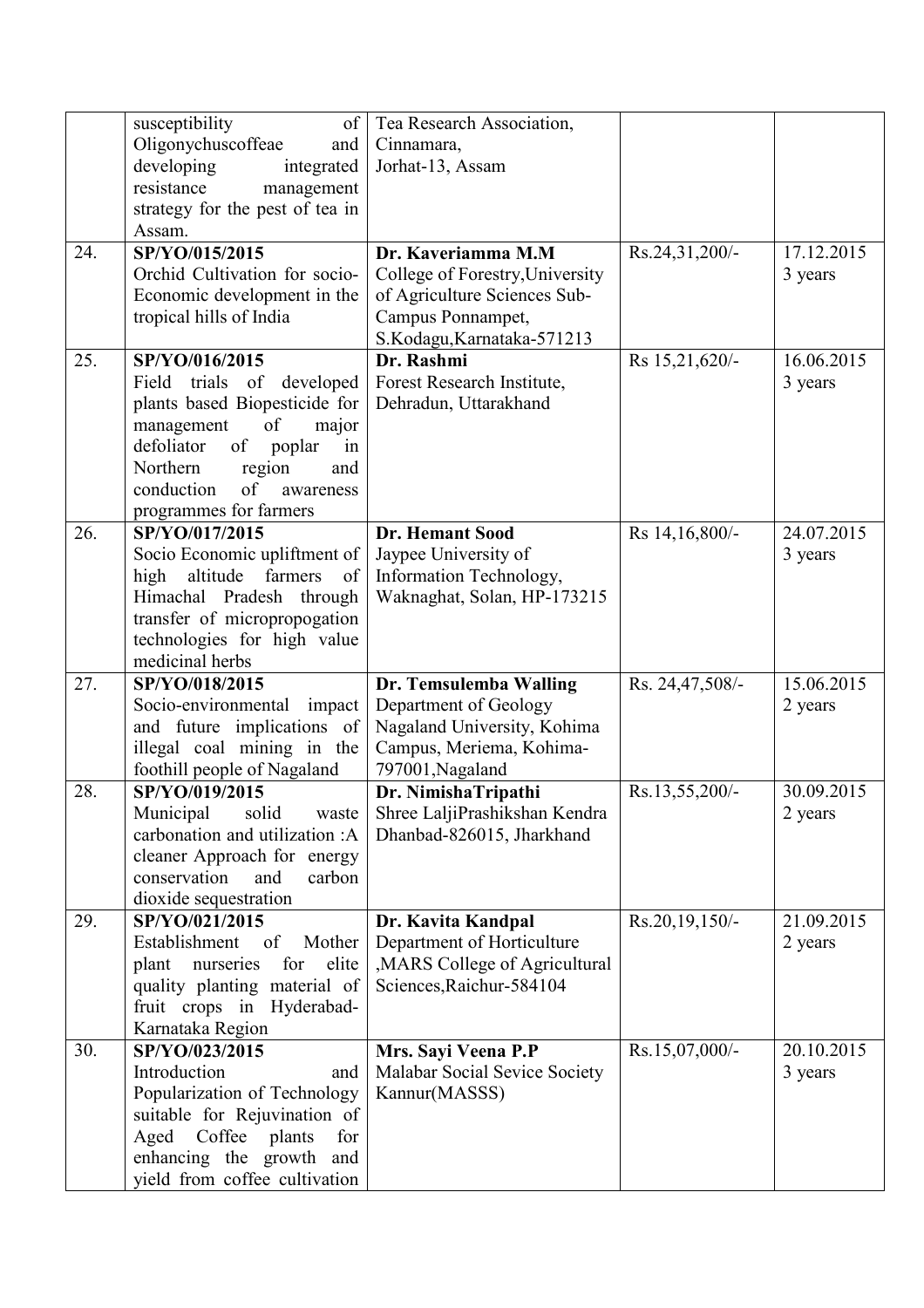|     | in<br>Wayanadu and Kannur<br>districts of Kerala state |                                                                   |                 |             |
|-----|--------------------------------------------------------|-------------------------------------------------------------------|-----------------|-------------|
| 31. | SP/YO/005/2014                                         | <b>Shri Bhuvneshwar Rai</b>                                       |                 | 24.02.2016  |
|     | of<br>Development<br>Green                             | Shriram Institute for Industrial                                  | Rs. 10,58,500/- | 1 year      |
|     | composite for rural housing                            | Research, 19, University                                          |                 |             |
|     |                                                        | Road, New Delhi-110007                                            |                 |             |
|     |                                                        |                                                                   |                 |             |
| 32. | SSP/TIASN/HN-001/2014                                  | Dr. Yogendra S. Padwad                                            | Rs.45,69,050/-  | 9.12.20153  |
|     | Development of gluten free                             |                                                                   |                 | years       |
|     | food Formulations for the                              | CSIR-Institute of Himalayan                                       |                 |             |
|     | management of Intestinal                               | Bio-resource Technology,                                          |                 |             |
|     | allergies like celiac disease                          | Holta, Palampur-176061, H.P                                       |                 |             |
| 33. | SEED/TIASN/NF-001/2013                                 | Sh. Rajender Kumar,                                               | Rs.11,68,970/-  | 18.06.20152 |
|     | To resolve water & livelihood                          |                                                                   |                 | years       |
|     | related<br>issues<br>through                           | <b>SATHI</b><br>(Social)<br>Awareness                             |                 |             |
|     | undertaking<br>Rain<br>water                           | through human involvement)                                        |                 |             |
|     | harvesting interventions<br>in                         | VPO-thakurdwara,<br>Teh.                                          |                 |             |
|     | mountain villages of Srimour                           | Pachhad,<br>Distt.                                                |                 |             |
|     | District of Himachal Pradesh                           | Sirmour, Himachal<br>Pradesh-                                     |                 |             |
| 34. | <b>SEED/TISN/006/2013</b>                              | 173024<br>Sh. Narender Jagdish Zende,                             | Rs.14,74,500/-  | 18.06.20153 |
|     | One time user friendly biogas                          | Appropriate Rural Technology                                      |                 | Years       |
|     | plant for rural<br>areas<br>of                         | Institute Maninee Apartments,                                     |                 |             |
|     | maharashtra                                            | S.No. 13, Dhariyagaon, Pune                                       |                 |             |
|     |                                                        | 411041                                                            |                 |             |
| 35. | <b>SEED/TIASN/008/2013</b>                             | Prof. Santosh Satya,                                              | Rs.31,81,616/-  | 10.12.2015  |
|     | Design and Development of                              | Hauz Khas, IIT Delhi-110016                                       |                 | 3 years     |
|     | Small Scale Grain storage                              |                                                                   |                 |             |
|     | System for Food Safety                                 |                                                                   |                 |             |
| 36. | <b>SEED/TIASN/010/2013</b>                             | Dr. Pankaj,                                                       | Rs. 13,25,000/- | 6.07.2015   |
|     | Demonstration of nematode                              |                                                                   |                 | 2 years     |
|     |                                                        |                                                                   |                 |             |
|     | technologies<br>management                             | <b>IARI-Indian Agricultural</b>                                   |                 |             |
|     | and farmer's training in rice                          | Research Institute                                                |                 |             |
|     | and wheat under rice-wheat                             | 011-25846626                                                      |                 |             |
|     | cropping system.                                       |                                                                   |                 |             |
|     |                                                        |                                                                   |                 |             |
|     |                                                        | <b>Technological Intervention for Disabled and Elderly (TIDE)</b> |                 |             |
| 37. | Neurofeedback training<br>for                          | Dr. Kalaivani M                                                   | Rs.5,00,000/-   |             |
|     | with<br>elderly persons<br>a)                          | Biomedical<br>Department<br>of                                    |                 |             |
|     | Parkinson's<br>Disease<br>b)                           | Engineering,<br>Jerusalem                                         |                 |             |
|     | Increased stress level                                 | College of<br>Engineering,                                        |                 |             |
|     | SSD/TISN/049/2011                                      | Chennai-600100                                                    |                 |             |
|     |                                                        |                                                                   |                 |             |
| 38. | Development of a Coherent<br>Communication<br>System   | Mrs. K Padma Vasavi                                               | Rs.10,00,000/-  |             |
|     | (CCS) for Comatose and                                 | Department of Electronics and<br>Instrumentation                  |                 |             |
|     | Elderly People with Multiple                           | Vishnu<br>Engineering<br>Shri                                     |                 |             |
|     | <b>Disabilities</b>                                    | College for Women                                                 |                 |             |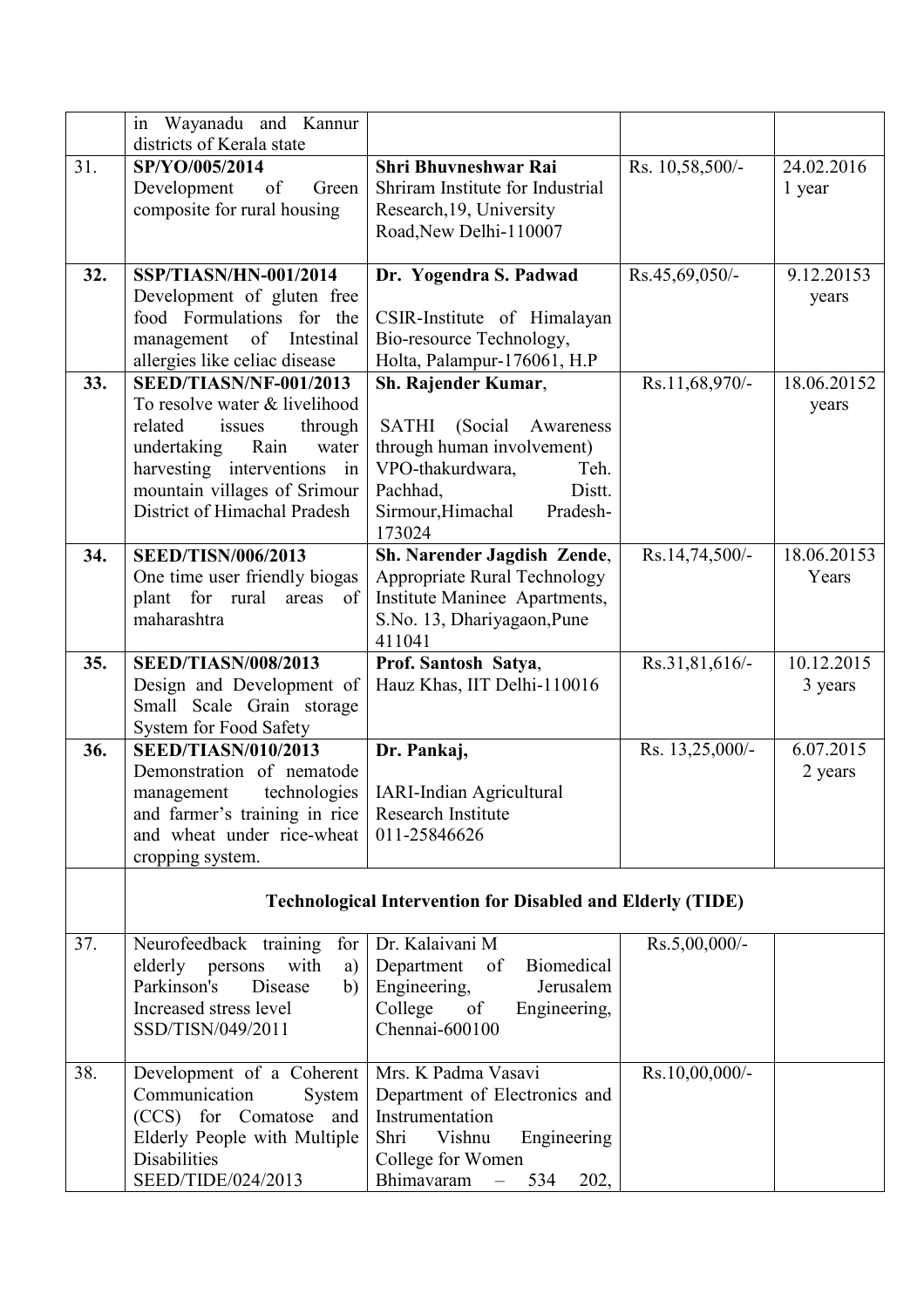|     |                                                                                                                                                                                                | Andhra Pradesh                                                                                                                                  |                  |
|-----|------------------------------------------------------------------------------------------------------------------------------------------------------------------------------------------------|-------------------------------------------------------------------------------------------------------------------------------------------------|------------------|
| 39  | Healthcare of Elderly Person<br>Science<br>through<br>and<br>Technology Intervention of<br>Naturopathy and Yoga<br>SSD/TISN/065/2011 - TIE                                                     | Dr. R. M. Nair<br>Bapu Nature Cure Hospital &<br>Yogashram<br>Gandhi Nidhi,<br>Patparganj,<br>Mayur Vihar Phase $-1$ , New<br>Delhi - 110 091   | Rs.10,00,000/-   |
| 40. | Medicine<br>Recognition<br>System and Alerting Device<br>for Geriatrics and Visually<br>Challenged<br>SEED/TIDE/043/2013                                                                       | Dr. K V N Sunita<br>BVRIT Hyderabad College of<br>Engineering<br>for<br>Women,<br>Nizampet Road, Bachupally<br>Hyderabad $-500090$              | Rs.24.45,728/-   |
| 41  | Invention of an adjustable<br>bed side reading table for the<br>elderly and plan for its<br>improvement in design and to<br>make prototype models for its<br>manufacturing"                    | Shri. Sharad Nadagauda<br>A1/1001, Vikas Complex,<br>Castle Mills Compound<br>LBS Raod, Thane $-400601$                                         | Rs.1,50,000/-    |
| 42  | <b>FES</b><br>Devices<br>for<br>Neuromuscular Rehabilitation                                                                                                                                   | Dr. Suresh Devasahayam<br>of<br>Bio-<br>Department<br>Engineering<br>Christian Medical<br>College,<br>Vellore - 632 002                         | Rs. 32,36,000/-  |
| 43  | Interline<br>of<br>Development<br>Braille Writing Slate for the<br>Visually<br>Handicapped<br>Education                                                                                        | Dr. Milan Das,<br>Mother<br>Mary<br>Educational<br>Trust,<br>Angu<br>Nagar,<br>Collectorate Post,<br>Dindigul<br>District – 624 004, Tamil Nadu | Rs.8,25,000/-    |
| 44  | of<br>Implementation<br>Customizable<br>Wireless<br>Sensor Node for Monitoring<br>Health<br>Activity<br>and<br>$of \sqrt{ }Elderly PeopleSSD/TISN/047/2011-TIE$                                | Dr. A Balaji Ganesh<br>Velammai<br>Engineering<br>College, Surapet, Chennai -<br>600066                                                         | Rs.2,50,000/-    |
| 45  | Development of Educational<br>Suite for Training Visually<br>Impaired<br><b>Students</b><br>in<br>Computer Programming and<br>Information<br>Technology<br><b>Skills</b><br>SEED/TIDE/003/2012 | Dr. A. Raghunath<br>Department<br>of Information<br>Technology<br>Vignan University, Vadlamudi<br>$-522213$                                     | Rs.7,00,000/-    |
| 46  | Scaling the Rural Enterprise                                                                                                                                                                   | Dr. D. Raghunanadan<br>CTD, SESS, D-158, Lower<br><b>Ground Floor</b><br>Saket, New Delhi-110 017                                               | Rs.20,00,000/-   |
| 47  | A cognitive communicative<br>self-learning tool<br>SEED/TIDE/005/2013                                                                                                                          | Dr. Jayashree S. Bhatt<br>Kasturba Medical College,<br>Manipal<br>University,<br>Mangalore-575001                                               | $Rs.4,00,000/$ - |